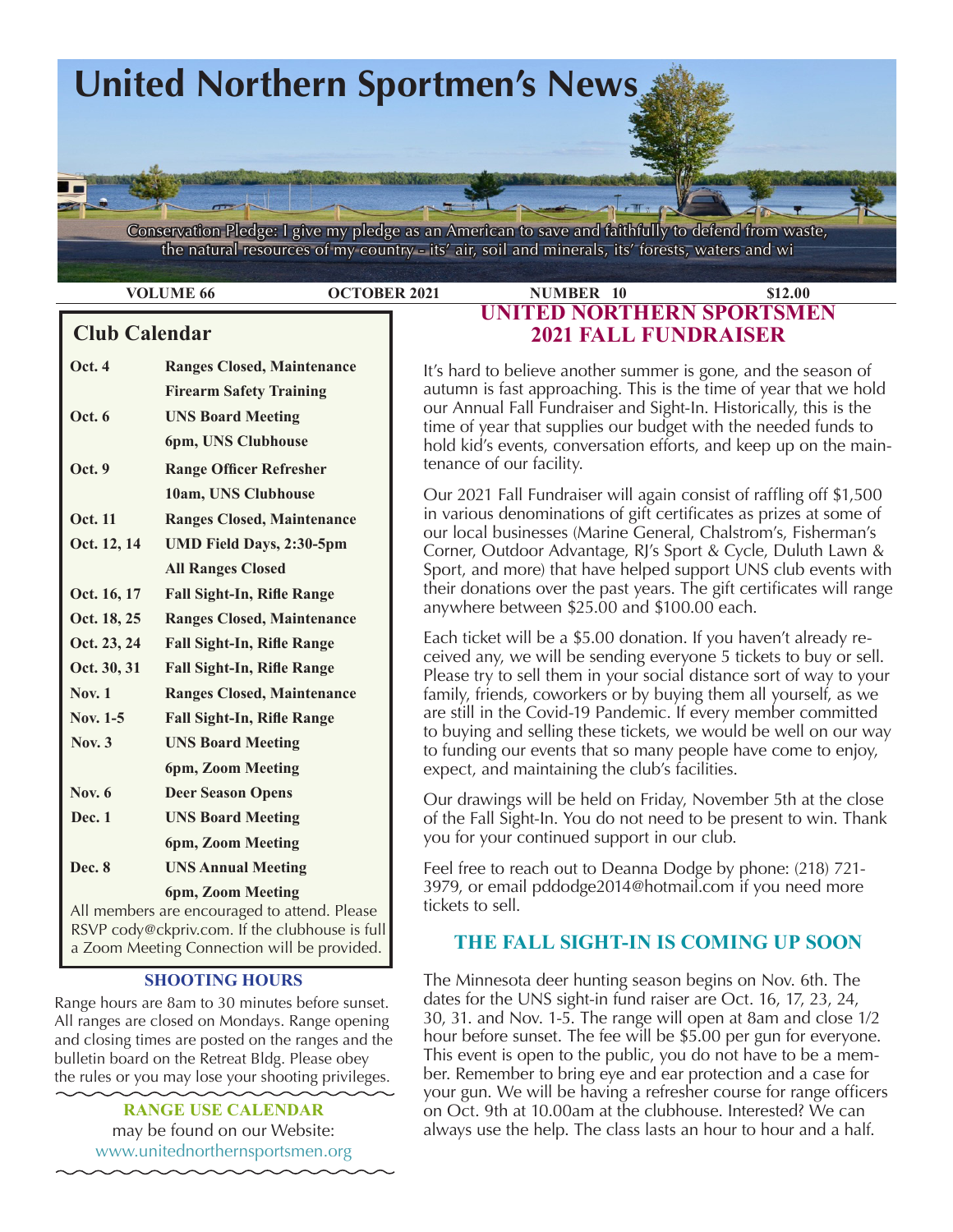### **UNS BOARD OF DIRECTORS MEETING MINUTES SEPTEMBER 1, 2021**

**Call to Order:** by President Tom Wasbotten at 6:35 pm., Conservation Pledge.

**Elected Officers Present:** Tina Sund, Tom Wasbotten, Lance Haavisto, Jeff Jarvela, Lance Parthe, Vickie Jensen, Gene Shaw. **Members Present:** Ron Cretens, Eric Hansen, Jon and Jan Polecheck, Sara Taylor and Tim and Kelly Walberg.

**Excused Officers:** John Bathke, Judy Foy, Mike Foy, Duane Lasley, Cody Privette.

**Correspondence:** Tina received property lease bill.

**Agenda additions:** Motion to approve the agenda (M/S/C).

**Reading of Minutes:** Eric Hansen read minutes from Aug. 4th meeting. Motion to approve the August BOD minutes (M/S/C). **Treasurer's Report: Tina Sund as of 8/31/21:** Motion made to approve the report and pay bills (M/S/C).

**Membership Secretary's Report: Tina Sund as of 8/31/21:** Current membership is 1753 with 64 individual memberships & 40 family memberships renewed and with 160 - 2nd notices mailed.

### **Committee Reports:**

**Webmaster – Eric Hansen:** Made updates to the UNS website and Facebook page: upcoming Fish Donkey fishing contest, range reservations, other items.

**Newsletter Committee:** Sue Bathke not present.

**Facilities Committee**: Lance Parthe is waiting for people to give bids for replacing plumbing to Camp Host building and in the Camp Host building. There is some damage to docks & we need to re-skin rifle ranges before sight-in event. Tom Wasbotten reminded us that we have a dump station variance until 2023. New security system: A committee will be formed before spending funds on a new surveillance system. Jon Polecheck: discussion on memorial trees to be planted on the property and the type of tree to purchase. He suggested considering: Norway, White Pine, Maple & Red Oak be cause of longer life and tolerant of UNS soil conditions.

**Incident Reports – Tom Wasbotten:** Reported there was an incident which will be discussed at the end of the meeting when guests are not present.

**Range and Grounds Calendar – Lance Parthe:** Lance Parthe talked about Project Appleseed and their request for 2 days next summer for their program, July may work best for this but Lance prefers for Project Appleseed representative to re quest specific dates. Lance will come back with more info. Steve Holt range reservation; Sept 13 Retired law enforcement. **Tom Wasbotten:** Michael Hardesty request to use facilities Mon.,Oct 4th for Firearm Safety training. Motion made (M/S/C). **Grants Committee – Gene Shaw:** No report as Gene Shaw had to leave early.

**Volunteer Awards Committee – Tina Sund:** Nothing new..

**Finance Committee – Tom Wasbotten:** Tom gave overview on their last meeting.

### **OLD BUSINESS:**

**UNS Fishing Contest/Fish Donkey 9/4 – Lance Haavisto:** Registration is not going well; it has been posted in Duluth News Tribune. Motion to cancel (M/S/C).

**Campsite Electrical Update – Tom Wasbotten:** Proposal discussed from Hunt Electric. There is an additional cost bringing total cost to \$15,450. Motion made to approve add'l cost of \$1900.00 from Co-Op for the electrical project (M/S/C). Project is scheduled for 3rd week of September.

**Sister Kenny Courage Center:** Tom Wasbotten reports Sister Kenny Courage Center is asking for volunteers for their event but it was cancelled due to Covid.

**Resignation Letter:** Tom Wasbotten read a letter from Mike & Judy Foy re: resigning from board due to moving out of state, motion to regretfully accept their resignation (M/S/C).

**Elections:** Tom Wasbotten, we have openings on the board that need to be filled. Election Committee members are Lance Haavisto, John Bathke, Jeff Jarvela, Lance Parthe.

**Budget:** Tina Sund will hand out worksheets for budgeting our events during the October meeting.

### **NEW BUSINESS:**

**Donation Requests:** St. Louis County Rescue Squad donation. Motion made to donate \$500 (M/S/C). Motion made to donate \$100 to 2nd Harvest Food Bank (M/S/C).

**Ice Fishing Contest – Tom Wasbotten:** Tom reported that Dan Woollett resigned from Ice Fishing Contest committee. It will be tough to fill his shoes! We will miss you, Dan!

**Annual UMD Outdoor Education Field Days:** Bob Kuettel discussed request from UMD for Tues., Oct 12th (25 students) and Thurs., Oct 14th (17 students) & one additional date from 2:30 – 5pm, all ranges. Motion made to approve UMD using ranges for their outdoor class for 3 dates (M/S/C).

**Fall Fund Raiser & Sight-in – Tina Sund and Bob Kuettel:** Tina explained the procedure followed in the past few years for the fundraiser. Motion made to proceed with Fall Fundraiser (M/S/C). Bob explained details of Sight-In days. Motion made to proceed with Sight-In (M/S/C).

**President's Comments - Tom Wasbotten:** We may start having virtual meetings starting in November. **Adjournment:** Motion made to adjourn at 8:33 pm (M/S/C).

**Incident Report**: After guests were no longer present an incident was discussed. A motion was made to cancel the member ship and ban from UNS property for TWO years.

Respectfully submitted by Eric Hansen, Secretary.

Next BOD meeting will be held on October 6th at 6pm at the UNS Clubhouse.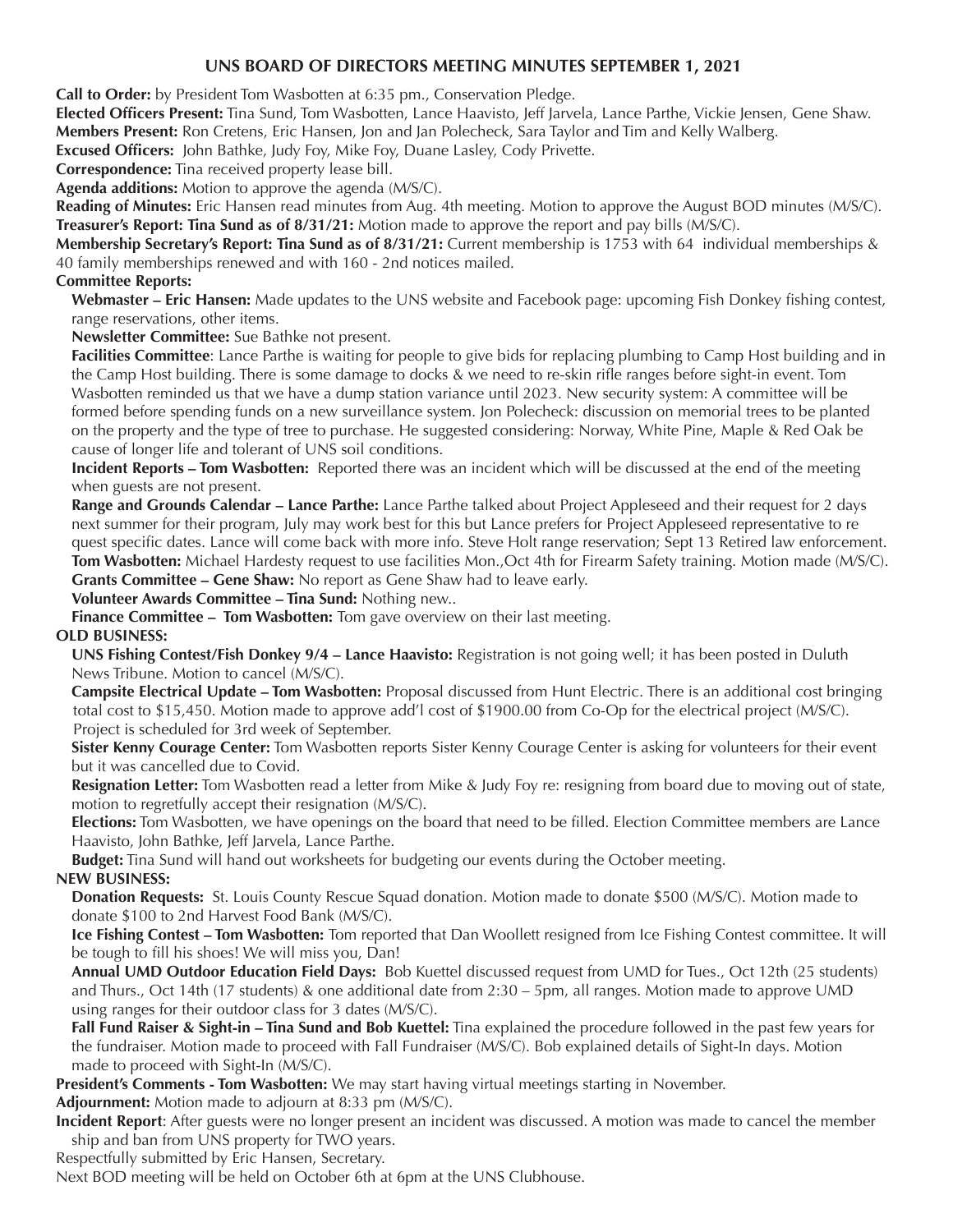# FIRE IN THE WILDERNESS A POSITIVE FOR WILDLIFE WHO LIVE THERE **Long term, the regeneration will provide food and habitat for moose, bears and more.**

 The northwest corner of the Greenwood Fire



 *Anthony Souffle, Star Tribune*





A mother moose returned to check on her calves as she foraged at dusk July 13th on Topaz Lake in the Boundary Waters Canoe Area Wilderness.

As the Greenwood fire threatened to spread to historic proportions this week, ecologists couldn't help but think of a vivid silver lining for moose, bear, grouse and other critters.

Especially for moose, listed in 2013 as a Minnesota species of special concern, the giant fire disturbance in Lake County will only improve an already vital segment of their home range, the experts said.

"To me, these areas where we've had big fires are some of the best moose habitats we have in the state,'' said Mike Schrage, wildlife biologist for the Fond du Lac Band of Lake Superior Chippewa.

He and others predict that moose and other animals eventually will return to the Greenwood fire area in larger numbers than before the blaze to feed on emergent vegetation as the forest regenerates with brushy plants like dogwood and saplings of willow, aspen, birch and other trees.

Whitetail deer, they said, are one notable exception, because they favor small forest openings, not huge expanses. And in the north, the deer need dense conifer stands for winter cover. But the 40 square miles of burned forest near Isabella, between Babbitt and Finland, wasn't a stronghold for deer even before the lightning-caused fire was detected Aug. 15.

The experts said wildfires in the region this summer have only displaced birds and animals. Any wildlife mortality has been minimal, they said.

"We hate to see the fire come uncontrolled like this, but if you were just managing wildlife that's how you create positives,'' said Ted Dick, forest habitat supervisor for the Department of Natural Resources in Grand Rapids.

For black bears, burned-out areas rebound to produce bumper crops of blueberries, raspberries and other foods. The abundance helps sows nurture more cubs. Woodcock and ruffed grouse also flourish in young, shrub-dominated forests.

But if the aftermath to the Greenwood fire follows expectations, it will take a few years for wildlife to return in any numbers. In the meantime, the fire itself and related closures of roads and public lands will interfere with bear hunting, upland bird hunting,waterfowl hunting and the seasonal gathering of wild rice.

A sizable portion of the burned area is private land however pockets of state, federal and county land will be inaccessible. For more specifics about the fire [look it up](https://www.startribune.com/in-northern-minnesota-s-greenwood-fire-questions-about-distant-landowner-s-land-management/600090963/) here. And, of course, hunting in the Boundary Waters Canoe Area Wilderness is off-limits until at least Sept. 3 — the earliest date for a possible reopening.

The whole atiticle can be read at https://www.startribune.com/greenwood-fire-bwca-superior-national-forest-benefit-to-wildlife-wildnerness/600091337/ or by [clicking here](https://www.startribune.com/greenwood-fire-bwca-superior-national-forest-benefit-to-wildlife-wildnerness/600091337/).<br>Written by Tony Kennedy, Star Tribune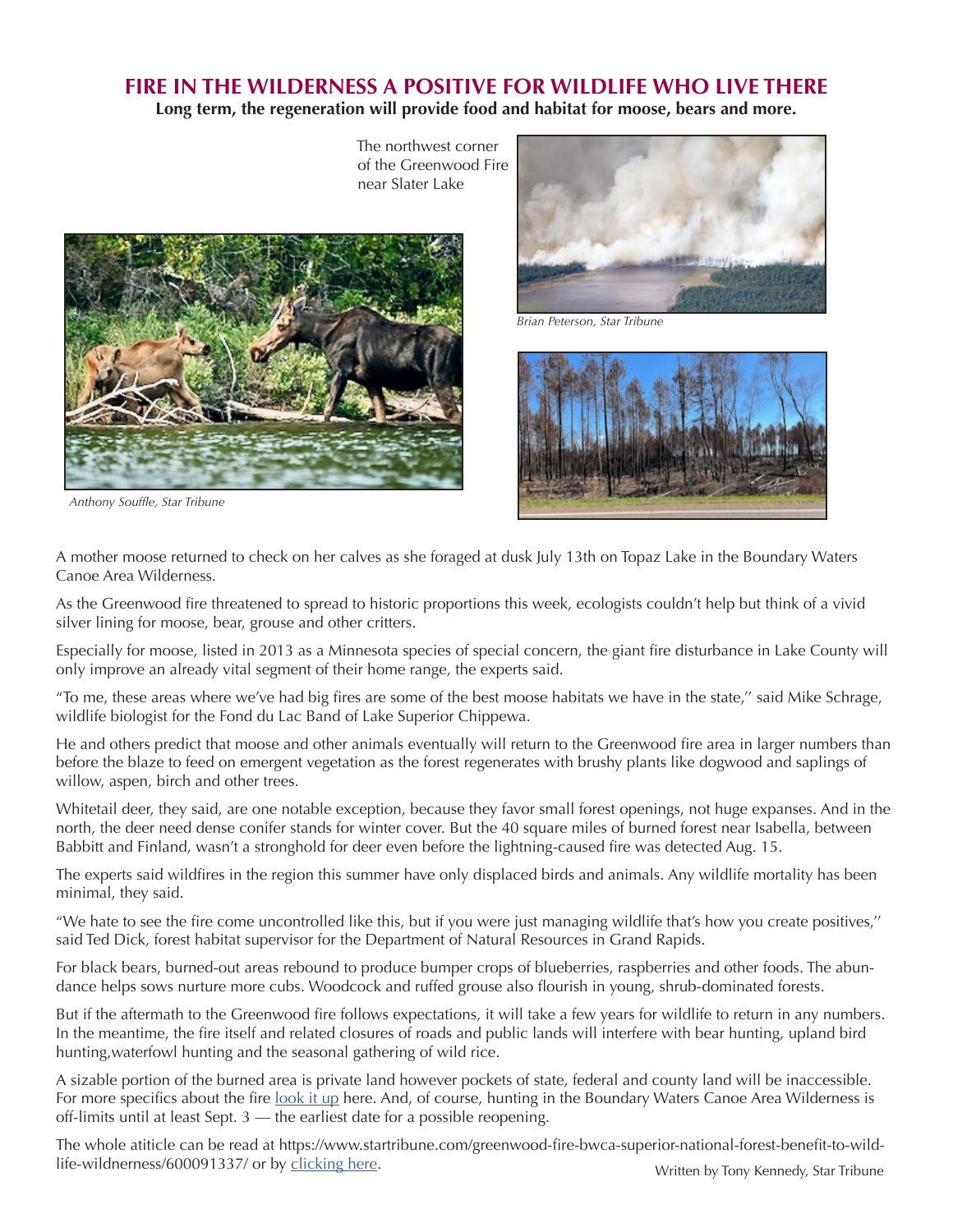# **FIREARMS ACCORDING TO WIKIPEDIA**

### **A firearm is any type of gun designed to be readily carried and used by an individual.**

The first firearms originated in 10th-century China, when bamboo tubes containing gunpowder and pellet projectiles were mounted on spears to make the portable fire lance, operable by a single person, which was later used to good effect in the Siege of De'an in 1132. In the 13th century, fire lance barrels were replaced with metal tubes and transformed into the metal-barreled hand cannon. The technology gradually spread throughout Eurasia during the 14th century. Older firearms typically used black powder as a propellant, but modern firearms use smokeless powder or other propellants. Most modern firearms (with the notable exception of smoothbore shotguns) have rifled barrels to impart spin to the projectile for improved flight stability.

Modern firearms can be described by their caliber (i.e. bore diameter). For pistols and rifles this is given in millimeters or inches (e.g. 7.62mm or .308 in.), or in the case of shotguns by their gauge (e.g. 12 ga. and 20 ga.). They are also described by the type of action employed (e.g. muzzleloader, breechloader, lever, bolt, pump, revolver, semi-automatic, fully automatic, etc.), together with the usual means of deportment (i.e. hand-held or mechanical mounting). Further classification may make reference to the type of barrel used (i.e. rifled) and to the barrel length (e.g. 24 inches), to the firing mechanism (e.g. matchlock, wheellock, flintlock, or percussion lock), to the design's primary intended use (e.g. hunting rifle), or to the commonly accepted name for a particular variation (e.g. Gatling gun).

Shooters aim firearms at their targets with hand-eye coordination, using either iron sights or optical sights. The accurate range of pistols generally does not exceed 100 metres (110 yd; 330 ft), while most rifles are accurate to 500 metres (550 yd; 1,600 ft) using iron sights, or to longer ranges whilst using optical sights. (Firearm rounds may be dangerous or lethal well beyond their accurate range; the minimum distance for safety is much greater than the specified range for accuracy). Purpose-built sniper rifles and anti-materiel rifles are accurate to ranges of more than 2,000 metres (2,200 yd).

#### **SMOKELESS POWDER**

Smokeless powder is a type of propellant used in firearms and artillery that produces less smoke and less fouling when fired compared to black powder. The combustion products are mainly gaseous, compared to around 55% solid products (mostly potassium carbonate, potassium sulfate, and potassium sulfide) for black powder. In addition, smokeless powder does not leave the thick, heavy fouling of hygroscopic material associated with black powder that causes rusting of the barrel. Despite its name, smokeless powder is not completely free of smoke; while there may be little noticeable smoke from small-arms ammunition, smoke from artillery fire can be substantial. Smokeless powders are typically classified as division 1.3 explosives under the UN Recommendations on the transportation of Dangerous goods – Model Regulations, regional regulations (such as ADR) and national regulations. However, they are used as solid propellants; in normal use, they undergo deflagration rather than detonation.

Originally invented in 1884 by Paul Vieille, the most common formulations are based on nitrocellulose, but the term was also used to describe various picrate mixtures with nitrate, chlorate, or dichromate oxidizers during the late 19th century, before the advantages of nitrocellulose became evident.

Smokeless powder made autoloading firearms with many moving parts feasible (which would otherwise jam or seize under heavy black powder fouling). Smokeless powder allowed the development of modern semi- and fully automatic firearms and lighter breeches and barrels for artillery.

# **THREE PLACES YOU CAN KILL A PUBLIC LAND BUCK DURING THE OCTOBER LULL**

The first few weeks of October are almost a season on their own. Everything changes, leaves are turning, farmers are harvesting crops, weather fronts are fluctuating, and bucks are easing into their fall patterns and ranges. It's also the period known as the infamous October lull. Spending most of my time each fall on public land has taught me not to put much stock into this myth. A season is short enough as it is, and spending time in the woods is important. With plenty of scouting and the right conditions, mid-October can be a great time to put yourself in position for a successful fall before the crazy rutting activity and hunting pressure ensue.

Don't get me wrong—public land or not, this is not the time to throw caution to the wind and dive into the deepest, darkest holes with hopes of catching a lucky break. Focusing on access routes, security cover, and weather fronts are essential. Consider every detail, hone in on the freshest sign, and find a few key areas to capitalize on daylight activity.

**The Appetizer Over the Main Course:** It can be rare to have large destination food sources on public land, but chances are you aren't too far away from a few.

**Primary Scrape Areas**: Scrapes are one of my favorite October setups. They can be one of the most consistent draws for bucks before the rut phases begin.

**Secluded Creek Crossings:** During the October lull, I also look for concentrated travel areas in security cover, especially ones that coincide with a creek or waterway crossing. [Click here](https://www.themeateater.com/wired-to-hunt/whitetail-hunting/3-places-to-kill-a-buck-during-the-october-lull) for the full article.

Written by Alex Gyllstrom and published by The Meateaters.